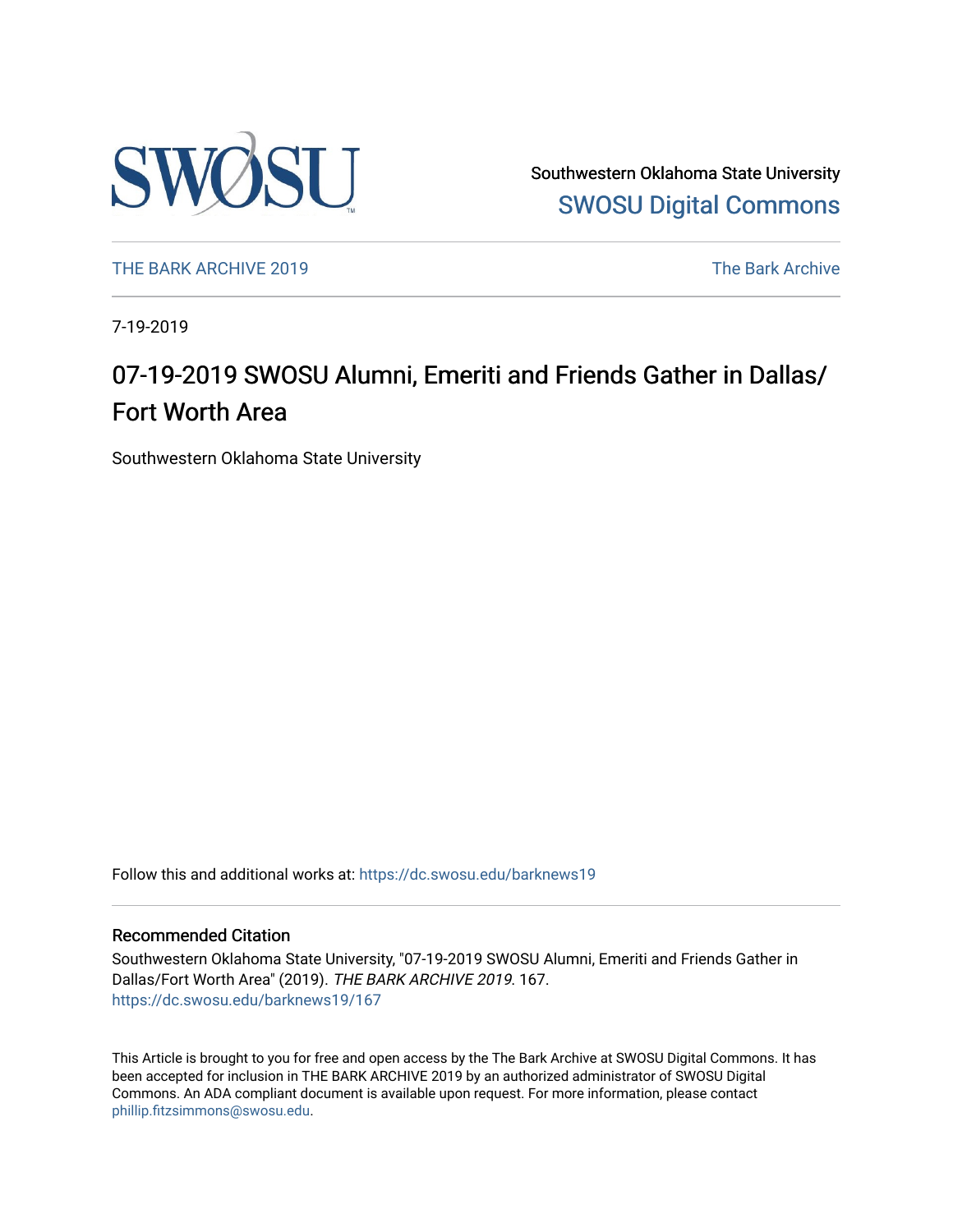

19 July, 2019

## **SWOSU Alumni, Emeriti and Friends Gather in Dallas/Fort Worth Area**



emeriti and friends of Southwestern Oklahoma State University gathered recently in the Dallas/Fort Worth (TX) area at a reception hosted by the SWOSU 1901 Society. The event was held at the Gleneagles Country Club.

Alumni, emeriti and friends of Southwestern Oklahoma State University (SWOSU) with locations in Weatherford and Sayre gathered recently in the Dallas/Fort Worth (TX) area at a reception hosted by the SWOSU 1901 Society.

The SWOSU 1901 Society is a giving society of charitable donors who contribute to the university on a monthly basis. Society members contribute a minimum of \$19.01 per month and in turn receive membership in the SWOSU Alumni Association as well as invitations to exclusive events and gatherings.

The Dallas/Fort Worth reception for the SWOSU 1901 Society was held at the Gleneagles Country Club and was generously sponsored by David Harper (SWOSU Class of 1981).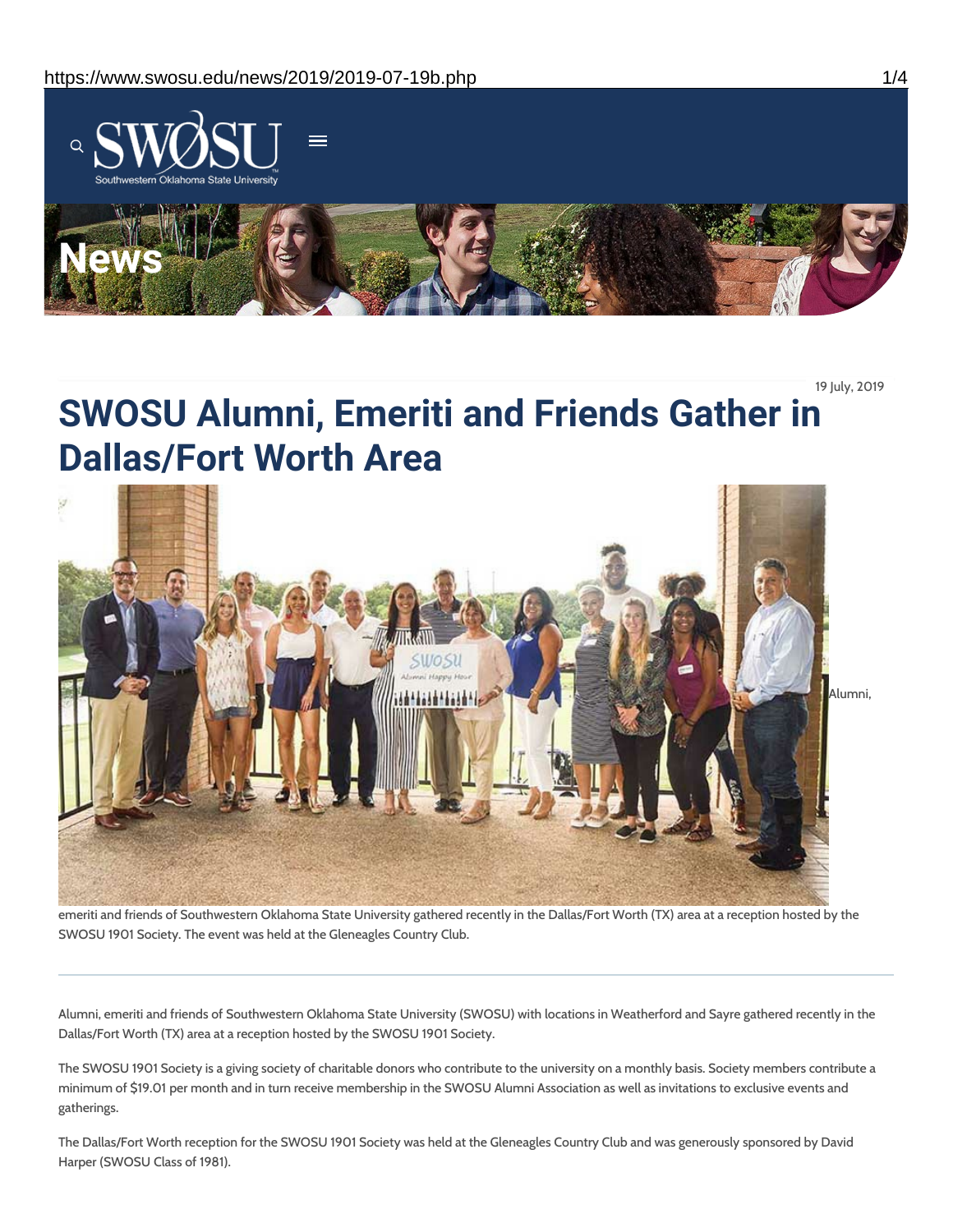#### https://www.swosu.edu/news/2019/2019-07-19b.php 2/4

The SWOSU 1901 Society is coordinated by the SWOSU Foundation, Inc. The Foundation was established in 1977 to promote philanthropy and distribute funds to support the activities and programs of SWOSU. Located on the Weatherford campus in the historic Burton House, the Foundation currently stewards over \$25 million in assets for the benefit of SWOSU.

For information on how to join the SWOSU 1901 Society, please call the SWOSU Office of Institutional Advancement or visit www.SWOSU1901Society.com.

| Academics                | D |
|--------------------------|---|
| Administration           | D |
| Alumni and Foundation    | D |
| Community                | D |
| Events                   | D |
| <b>Faculty and Staff</b> | D |
| Miscellaneous            | D |
| Sayre                    | D |
| <b>Students</b>          | D |
|                          |   |

# **Archive Links**  $2018$  $2019$ [2020](https://www.swosu.edu/news/2020/index.php)  $\bullet$ [Archive](https://dc.swosu.edu/bark/) **Archive Archive Archive Archive Archive** Archive Archive Archive Archive Archive Archive Archive Archive



### Weatherford Campus

100 Campus Drive Weatherford, OK 73096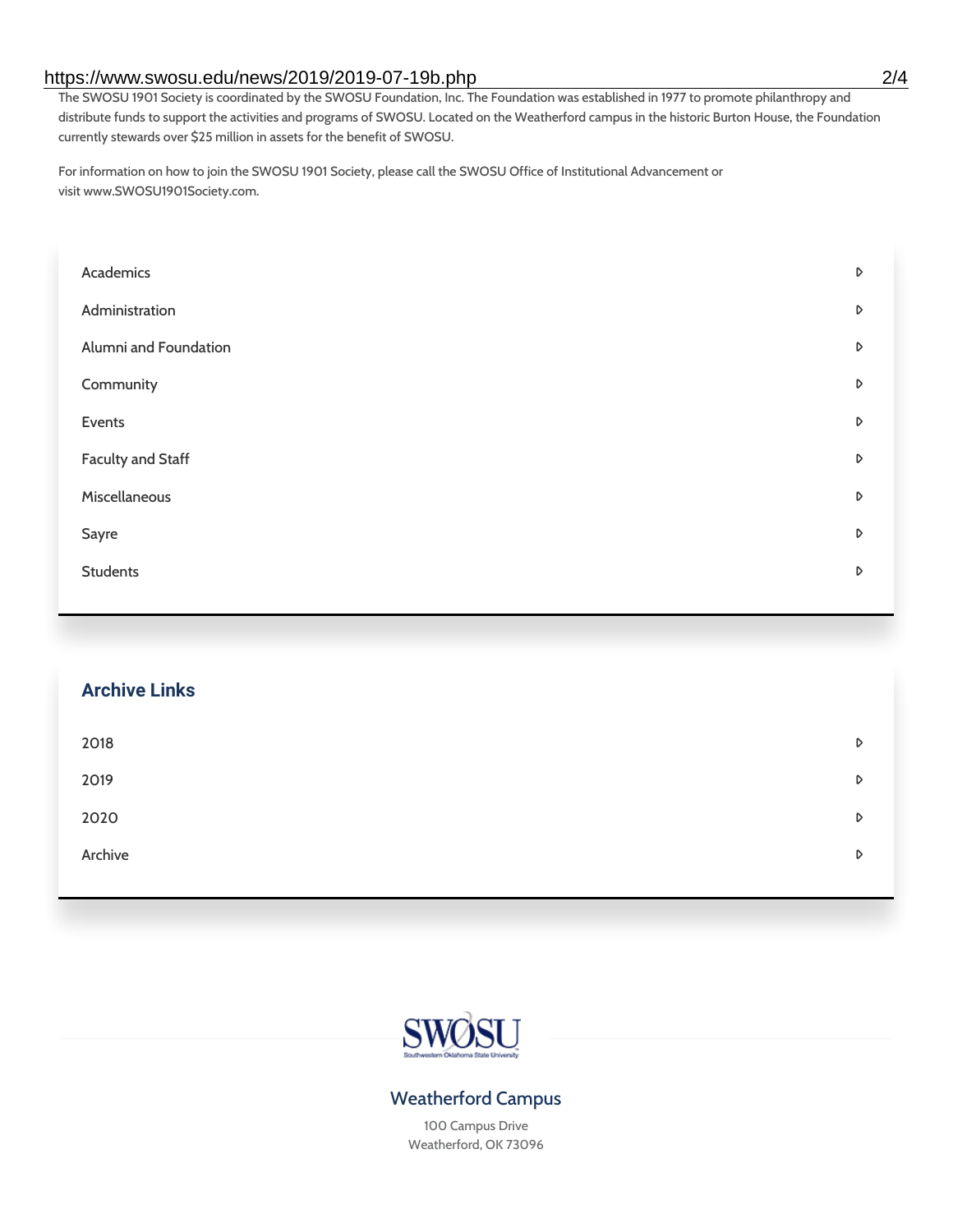#### Sayre Campus

409 E Mississippi Ave Sayre, OK 73662

Connect to Us



Contact [Information](https://www.swosu.edu/about/contact.php)

[University/Facility](https://www.swosu.edu/about/operating-hours.php) Hours

[Campus](https://map.concept3d.com/?id=768#!ct/10964,10214,10213,10212,10205,10204,10203,10202,10136,10129,10128,0,31226,10130,10201,10641,0) Map

Give to [SWOSU](https://standingfirmly.com/donate)

Shop [SWOSU](https://shopswosu.merchorders.com/)



**[Directory](https://www.swosu.edu/directory/index.php)** 

[Calendar](https://eventpublisher.dudesolutions.com/swosu/)

[Apply](https://www.swosu.edu/admissions/apply-to-swosu.php)

[GoSWOSU](https://qlsso.quicklaunchsso.com/home/1267)

[Jobs@SWOSU](https://swosu.csod.com/ux/ats/careersite/1/home?c=swosu)



Current [Students](https://bulldog.swosu.edu/index.php)

[Faculty](https://bulldog.swosu.edu/faculty-staff/index.php) and Staff

**Enrollment Management** [580.774.3782](tel:5807743782)

> **PR/Marketing** [580.774.3063](tel:5807743063)